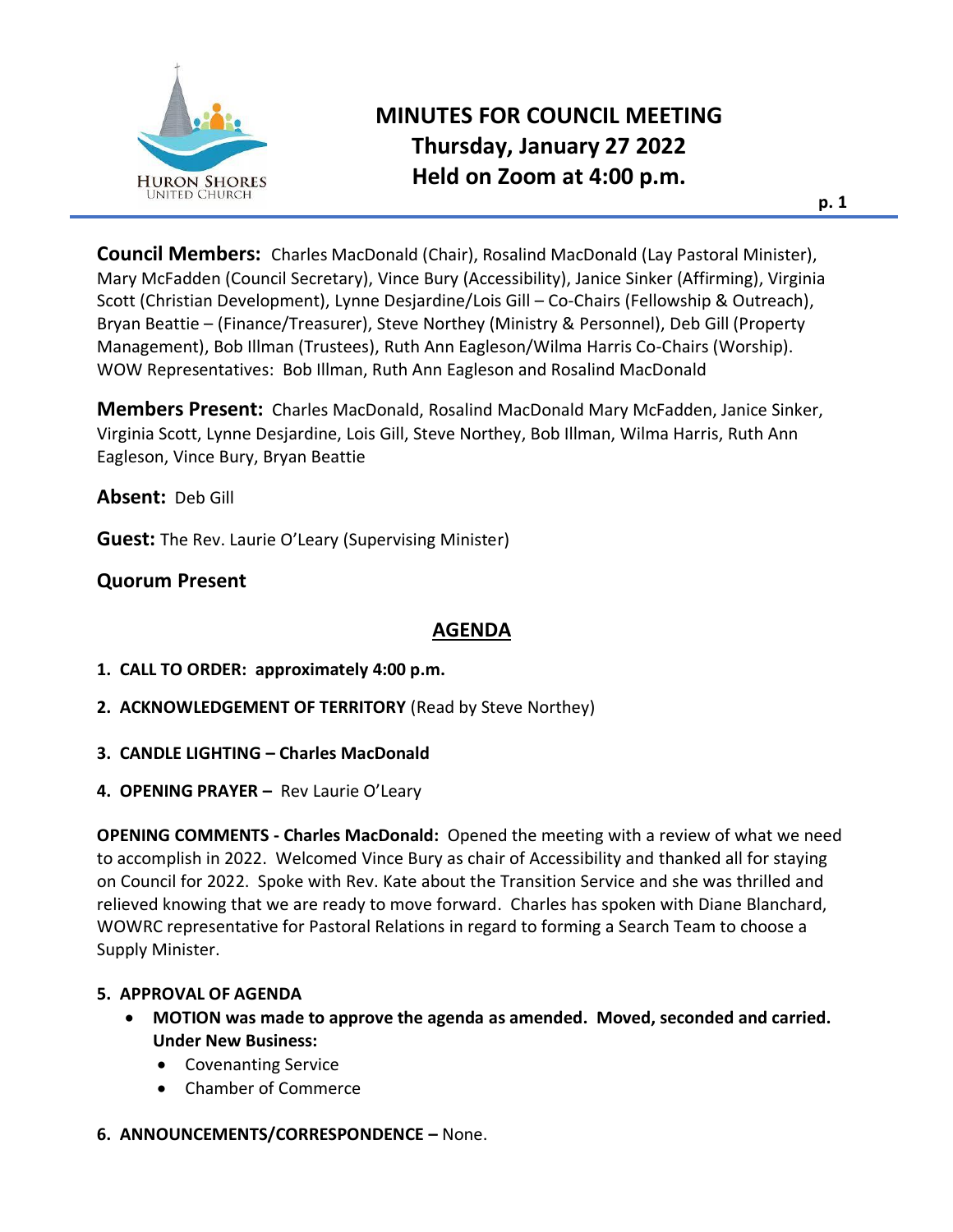#### **7. REVIEW & APPROVAL OF MINUTES**

• **MOTION was made to approve the December 23, 2021 Council meeting minutes as distributed. Moved, seconded and carried.**

## **8. BUSINESS ARISING**

- **Janice Sinker –** asked about the World Day of Prayer. Information may be available sometime in February.
- **Charles MacDonald -** a thank you letter has been sent to the Donley's for their receiving a grant of \$750 through the Toronto Foundation. The funds are to go toward general programs.

**9. COVID-19 UP-DATE – Charles MacDonald:** Re-gathering W.G. met on Wednesday, January 26. Worship on Sunday, February 6 will be done in the Sanctuary on Zoom with just the tech team present. Worship on Sunday, February 13 will be in person. Same protocols as in the past. Bob Illman will be in touch with groups that use our facility.

### **10. TEAM REPORTS**

- **Lay Pastoral Minister – Rosalind MacDonald:** In addition to the submitted report: **Interview with Rev. Dr. John Pentland** on Wednesday, January 26. Attended a UCC Zoom meeting for an interview with Rev. Dr. John Pentland, the author of Fishing Tips. Rev. John is from Hillcrest United in Calgary. Rosalind used one of his quotes, "Jesus did not call us to go to church. Jesus called us to go out to the world"? The interview was about how COVID has impacted our lives in connection with church.
- **Connectiveness**  has completed a four week program called "Social Connector for the Grand Bend Area CHC." This is an online virtual volunteer position where you get to connect with others who are isolated and help them find community events, programs or organizations to belong to, or just an opportunity to chat and engage with others. This is often referred to as Social Prescribing and our health centre staff will be referring people for the service along with self referrals. Then another program called, "Welcome to Paradise" is in connection with the Medical Centre, the Sunshine Community Foundation and Grand Bend Place. Information will be posted in Shorelines and on our Facebook page. Next meeting is Thursday, February 17. It was requested that we all tell folks about it. This program is in direct relation to having a Wellness Program Coordinator.
- In connection with the above, Charles mentioned wanting to encourage conversation with the two links that were recently posted on our Facebook page and Shorelines: [https://www.christiancentury.org/article/interview/seattle-s-interfaith-community-sanctuary-includes-jews](https://www.christiancentury.org/article/interview/seattle-s-interfaith-community-sanctuary-includes-jews-christians-muslims)[christians-muslims](https://www.christiancentury.org/article/interview/seattle-s-interfaith-community-sanctuary-includes-jews-christians-muslims)

[https://www.facebook.com/share.php?u=https%3A%2F%2Freligionnews.com%2F2022%2F01%2F05%2Ffor](https://www.facebook.com/share.php?u=https%3A%2F%2Freligionnews.com%2F2022%2F01%2F05%2Ffor-dying-congregations-a-replant-can-offer-new-life%2F)[dying-congregations-a-replant-can-offer-new-life%2F](https://www.facebook.com/share.php?u=https%3A%2F%2Freligionnews.com%2F2022%2F01%2F05%2Ffor-dying-congregations-a-replant-can-offer-new-life%2F)

• **Property – Deb Gill:** Absent. Bob Illman mentioned that the grant from Faithful Footprints is coming along.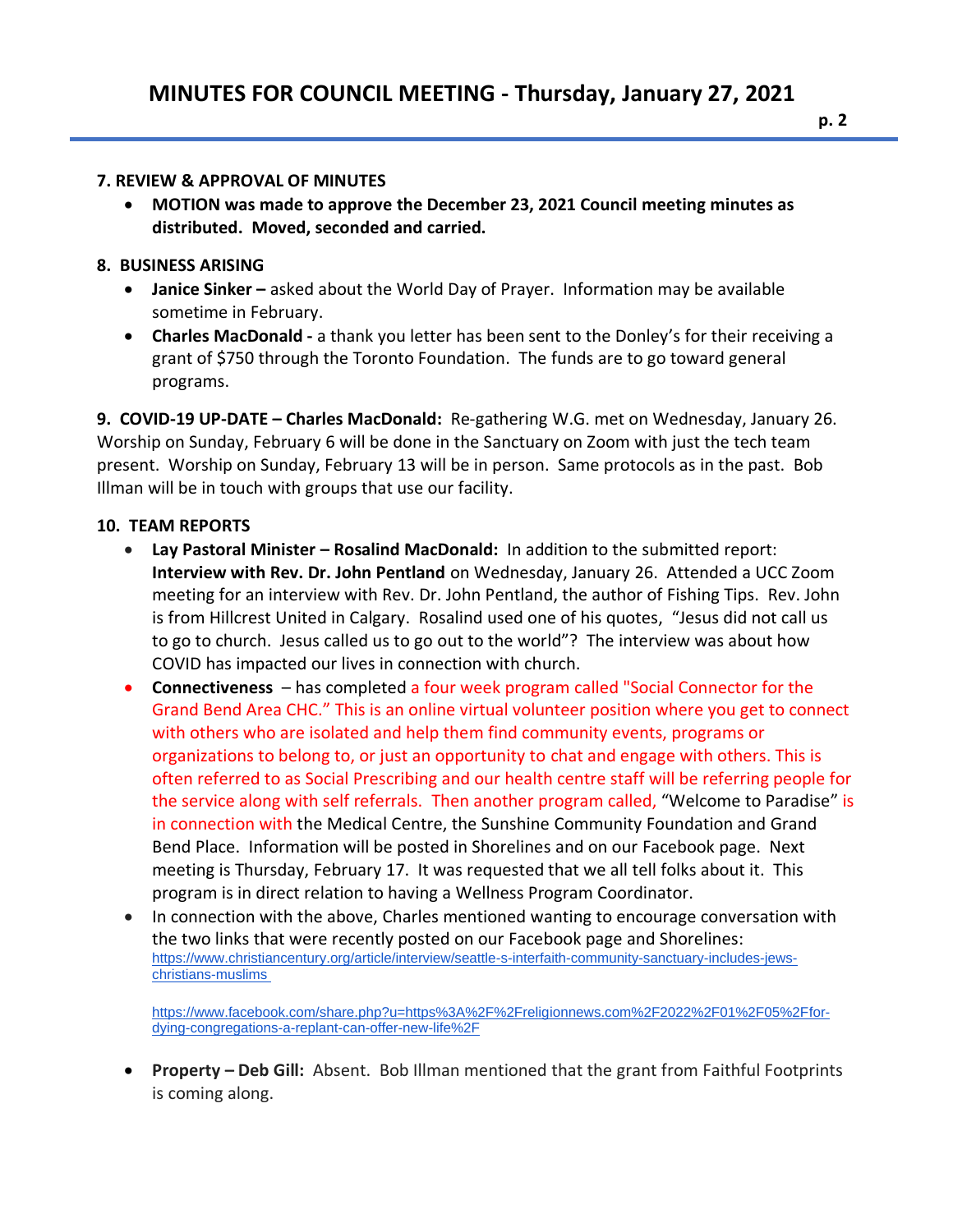- **WOW – Bob Illman, Ruth Ann Eagleson and Rosalind MacDonald:** No further report.
- **Worship Report – Ruth Ann Eagleson and Wilma Harris:** No further report.
- **Accessibility – Vince Bury –** No report but pleased to inform that the team had their first meeting in two years!
- **Christian Development – Virginia Scott:** No further report.
- **Community Wellness W.G. – Charles MacDonald:** No report.
- **Ministry & Personnel: Steve Northey:** No report.
- **Affirming – Janice Sinker:** No report.
- **Trustees – Bob Illman:** No report.
- **Finance – Bryan Beattie: Refer to Operating Summary – (attached):** After briefly reviewing comments in the Financial Summary, Bryan requested to go in Camera.
	- **Motion to go in Camera at 4:37 p.m. Moved, seconded and carried.**
	- **Motion to go out of Camera at 5:08 p.m. Moved, seconded and carried.** Directly after going out of Camera the below motion was made:
	- **Motion that the Restricted Funds for the Employee Benefit Proceeds be, as shown in the December 2021 financial statements as presented to Council. The Employee Benefit Proceeds will be reported as a note in 2021 Financial Statements to be presented at the Annual Congregational Meeting. Moved, seconded and carried.**
- **Fellowship & Outreach – Lynne Desjardine/Lois Gill – Co-Chairs:** Further to the submitted report, Lois spoke about the idea of doing a "Lenten Garden" project as we did last year. Council agreed that it was a great idea!
- **Grand Bend Place – Bob Illman:** No report.
- **Grants – Bob Illman:** In the submitted report, Bob realized that the grant that covered the Administration cost for the Community Wellness Program Coordinator was omitted. Grant for Student employment has been submitted. Question was asked about the timeline for hiring students – should be in April. My Main Street grant should be completed soon.
- **Nominations W.G. – Janice Sinker:** Looking for Chair for Trustees.

#### **11. NEW BUSINESS:**

• **Search Team – Charles MacDonald:** Has had conversations with Diane Blanchard, WOW RC Pastoral Care representative in regard to forming a search team for a full time or part time Supply Minister. It is suggested to have five on the team. Charles selected six and all accepted. The team members are Peter Challen, Mary McFadden, Steve Northey,